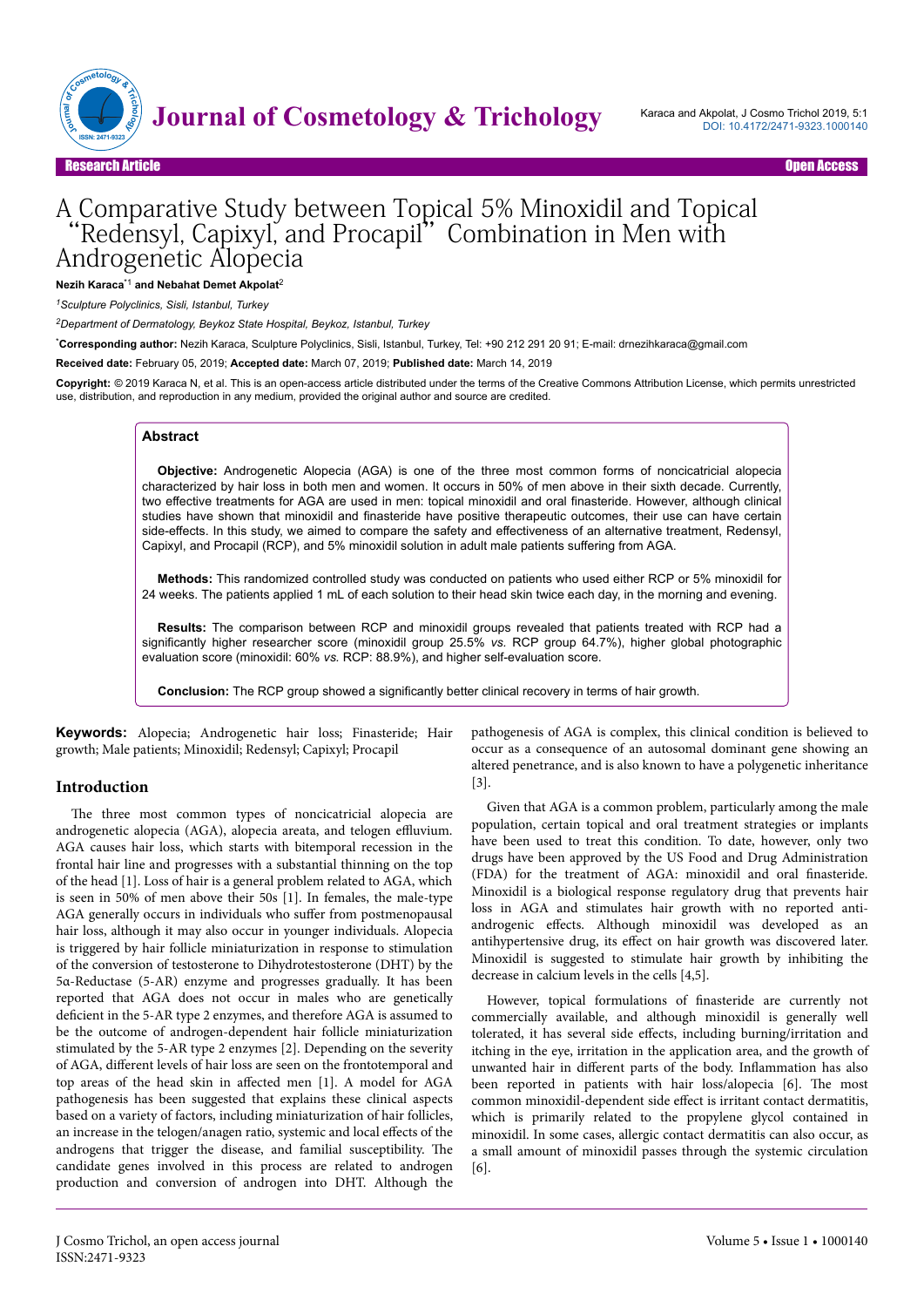#### Page 2 of 7

Finasteride is an inhibitor of 5-AR that causes the inhibition of miniaturization of hair follicles and an increase in the production of DHT. Oral finasteride has, however, been suggested to have certain potential risks such as gynecomastia, feminization, and impotence [3]. It has, nevertheless, been reported that 1 mg oral finasteride and 5% topical minoxidil are safe and effective treatments, with oral finasteride being found to be more effective than minoxidil in patients with moderately severe AGA [7]. Furthermore, a combination of minoxidil and finasteride was shown to result in better outcomes than their individual use [8-10].

As potentially safer/more effective alternatives to these two treatments, the effects of a number of other compounds have been actively investigated. Redensyl is prepared from a combination of botanical ingredients and contains Dihydroquercetin Glucoside (DHQG: 0.005%), Epigallocatechin Gallate glucoside (EGCG2: 0.0009%), glycine (0.005%), zinc chloride (0.002%), metabisulfite (0.015%), and glycerin (50%), among which DHQG and EGCG2 (two stabilized polyphenols) target and stimulate fibroblasts in the outer root sheath stem cells and dermal papilla, and glycine and zinc are required for hair metabolism [11,12]. Glycine is one of the main constituents of specific hair proteins known as Keratin-related Proteins (KAP) [13] and zinc is also an essential element that facilitates the binding of cysteines in keratin [14].

Another compound, Procapil, contains three extremely effective plant-derived substances: oleanolic acid (extracted from olive leaves), which inhibits 5α1 and 5α2 reductase enzymes [15]; apigenin (a flavonoid extracted from citrus peel) for vasodilation; and glycinehistidine-lysine peptides, which are required for pro-matrix metalloproteinase activity that is necessary for meeting the metabolic needs of hair follicles [16]. Furthermore, biotinyl-GHK (a vitamincarrying peptide) is formed from biotin (vitamin H), a deficiency of which leads to hair thinning, alopecia, loose skin, and dermatitis [17].

Capixyl is a biomimetic peptide complex that is mixed with red clover extract and has been demonstrated to cause an increase in hair width and density [18].

These three compounds have been mixed and used as a topical spray to prevent hair loss and stimulate the growth of new hair follicles. The combination of Redensyl, Capixyl, and Procapil (RCP) is prepared according to the criteria for cosmetic products to develop a more effective treatment option for patients without side effects and thus the formula is available for long-term use. The present study was performed to evaluate whether this combination is more effective than minoxidil.

# **Material and Methods**

#### **Materials**

Redensyl, Capixyl and Procapil: Redensyl was obtained from Induchem Laboratories (Switzerland and USA), Capixyl was obtained from International Flavors and Fragrances Laboratories (France), and Procapil was obtained from Sederma Laboratories (France).

Minoxidil: Topical minoxidil (5%) was procured from a local drug company in Turkey.

#### **Preparation**

Water was added to the boiler. First, the water-soluble powder raw materials are added to the water and mixed until dissolved. Remaining active raw materials such as Redensyl, Capixyl and Procapil are added to the system and mixed. The topical RCP and were formulated at the Cosmetic Studies Unit R&D Department, Faculty of Pharmacy, Yeditepe University, and all the rights of this RCP combination are reserved by the Turkish Patent Institute under the name Procare. After receiving approval (16/2016, in 31.01.2016) from the Ethics Board of the Istanbul Anatolia-North Region Public Hospitals Trust, this study was conducted according to the Good Clinical Applications guide of the Helsinki Declaration and Central Drugs Standard Control Organization.

### **Methods**

A total of 120 patients were included in this study. All the patients who desired to participate were evaluated by taking all inclusion and exclusion criteria into account and their suitability was screened before the study. According to the modified Norwood-Hamilton classification [19], all the male patients, 18-55 years of age, who had stages II-V AGA, wanted to preserve the style, length, and color of their hair during the study, and who had signed a written consent, were included in this study.

Those patients having dermatological diseases other than AGA on their head skin and those suffering from serious cardiovascular, kidney, liver, drug hypersensitivity, or lung diseases were excluded from the study. Also excluded were those individuals who used wigs, had a hair loss-related treatment history, or had shaved head skin. All the volunteer patients who satisfied these suitability criteria were registered with a randomization ID. Two of the test compounds were provided to these patients in one visit. These patients attended a training session for instruction on how to topically apply these test compounds to the hairless area. The start date of the study was considered as the first day for all registered patients, and all other time points for the evaluation (e.g., visit days) was planned accordingly. The patients were randomized to take only RCP or minoxidil. These two compounds were applied to hair using an injector in the mornings and evenings, applying 1 mL each time. This amount was labelled on the injector and shown during the training session. At each time point of the evaluation [start of the study, follow-up (after every 4 weeks), and end of the study (after 24 weeks)], the patients were expected to visit the clinic and the condition of their hair, the follow-up plan of their topical serum treatment, and adverse effects, if any, were recorded in the Case Record Form (CRF). In addition, the researcher used a fivepoint evaluation to assess increases in hair density, the scaling criteria of which are as follows:

A significant recovery: Intensive hair growth (the hairless area has an almost similar intensity to the non-hairless area, and the skin is almost covered with hair).

A moderate recovery: Average hair growth (the hairless area has less intensity than the non-hairless area and is partially covered with the newly grown hair).

A slight recovery: Minimal hair growth (despite hair growth, the hairless area can clearly be seen).

No change: No hair growth detectable, using the naked eye.

Worsening: A decrease in hair growth.

In addition to the visits at the beginning of the study, the effect of the test compounds on hair growth was evaluated using a selfevaluation form (Table 1). The related scores were recorded in the CRF. Detailed global photographic evaluations [20] were performed at the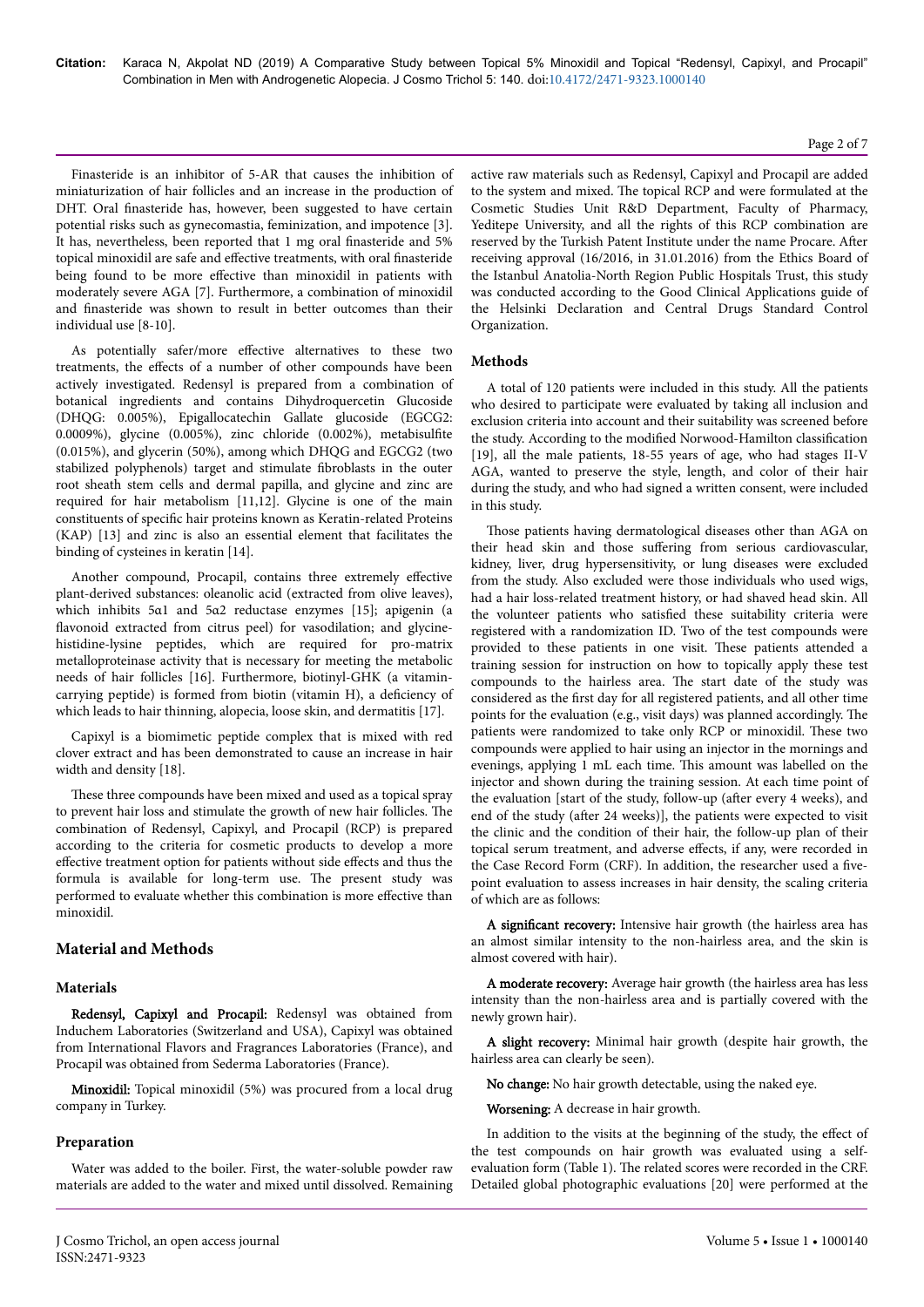beginning of the study and at the end of the 12<sup>th</sup> and 24<sup>th</sup> week visits by the researcher.

| Questions                                               | <b>Score</b>   |  |  |  |
|---------------------------------------------------------|----------------|--|--|--|
| Did your bald area shrink?                              |                |  |  |  |
|                                                         |                |  |  |  |
| Strongly agree                                          | 1              |  |  |  |
| Agree                                                   | $\overline{2}$ |  |  |  |
| No idea                                                 | 3              |  |  |  |
| <b>Disagree</b>                                         | $\overline{4}$ |  |  |  |
| Strongly disagree                                       | 5              |  |  |  |
| What was your opinion of your hair after the treatment? |                |  |  |  |
|                                                         |                |  |  |  |
| Much better                                             | $\mathbf{1}$   |  |  |  |
| <b>Better</b>                                           | $\overline{2}$ |  |  |  |
| Same                                                    | 3              |  |  |  |
| Worse                                                   | 4              |  |  |  |
| Much worse                                              | 5              |  |  |  |
| How do you rate your new hair growth?                   |                |  |  |  |
| Perfectly increased                                     | $\mathbf{1}$   |  |  |  |
|                                                         |                |  |  |  |
| Moderately increased                                    | $\overline{2}$ |  |  |  |
| Not changed                                             | 3              |  |  |  |
| Moderately decreased                                    | 4              |  |  |  |
| Clearly decreased                                       | 5              |  |  |  |

| Are you satisfied with the appearance of your new hair?<br>Frontal (frontal area)<br>Vertex (top of the hair) |                |
|---------------------------------------------------------------------------------------------------------------|----------------|
| Very satisfactory                                                                                             | 1              |
| Satisfactory                                                                                                  | $\overline{2}$ |
| Average                                                                                                       | 3              |
| Not satisfactory                                                                                              | $\overline{4}$ |
| Very bad                                                                                                      | 5              |

Table 1: Patient self-evaluation form.

Changes in the researcher evaluation scores in terms of hair growth and intensity-dependent head skin coverage were used as primary activity criteria. To evaluate secondary activity criteria, changes in the hair condition were assessed using the self-evaluation questionnaire and a seven-point global photographic evaluation. Single-variable SAS was used to test the assumption of normality, and the Shapiro-Wilk test was used for the normality evaluation of both groups.

# **Results**

This randomized, prospective, open-ended clinical study was scaled using the modified Norwood-Hamilton scale between stages II and V (Table 2). It was conducted on adult male patients with AGA. Eligible volunteers were randomized to take either RCP or topical minoxidil. For evaluation of compound activity, the data at the beginning and the end of the treatment were compared within groups and between groups. During the study, any absolute change in the evaluation of the researcher at each time point after the beginning date of the study, patient evaluation, or global photographic evaluation scores were reported.

| Type 1 | No recession in the frontotemporal hairline region is observed or the recession is minimal                                                                                                                                           |
|--------|--------------------------------------------------------------------------------------------------------------------------------------------------------------------------------------------------------------------------------------|
| Type 2 | A symmetrical and triangle-shaped recession is observed on the frontotemporal region hairline. Although some hair loss or thinning is seen in the<br>middle of the frontal region, it is less than that in the frontotemporal region |
| Type 3 | Hair loss becomes evident. A deep symmetrical frontotemporal recession becomes clearer                                                                                                                                               |
|        | Severe frontal and frontotemporal hair loss is observed                                                                                                                                                                              |
|        | A clear thinning is observed in the vertex                                                                                                                                                                                           |
| Type 4 | These two regions are divided by a clear hair band structure                                                                                                                                                                         |
|        | The hair band in type 4 becomes thinner                                                                                                                                                                                              |
| Type 5 | Hair-free regions increase in the vertex and frontotemporal region                                                                                                                                                                   |
|        | The hair loss becomes clearer even in the hair band region                                                                                                                                                                           |
| Type 6 | Frontotemporal hair-free regions merge with those in the vertex                                                                                                                                                                      |
|        | This is a severe form                                                                                                                                                                                                                |
| Type 7 | It starts from the front of the ear and extends backward. Only a horseshoe-shaped band of hair that surround the posterior region remains                                                                                            |

Table 2: Norwood-Hamilton classification.

#### Page 3 of 7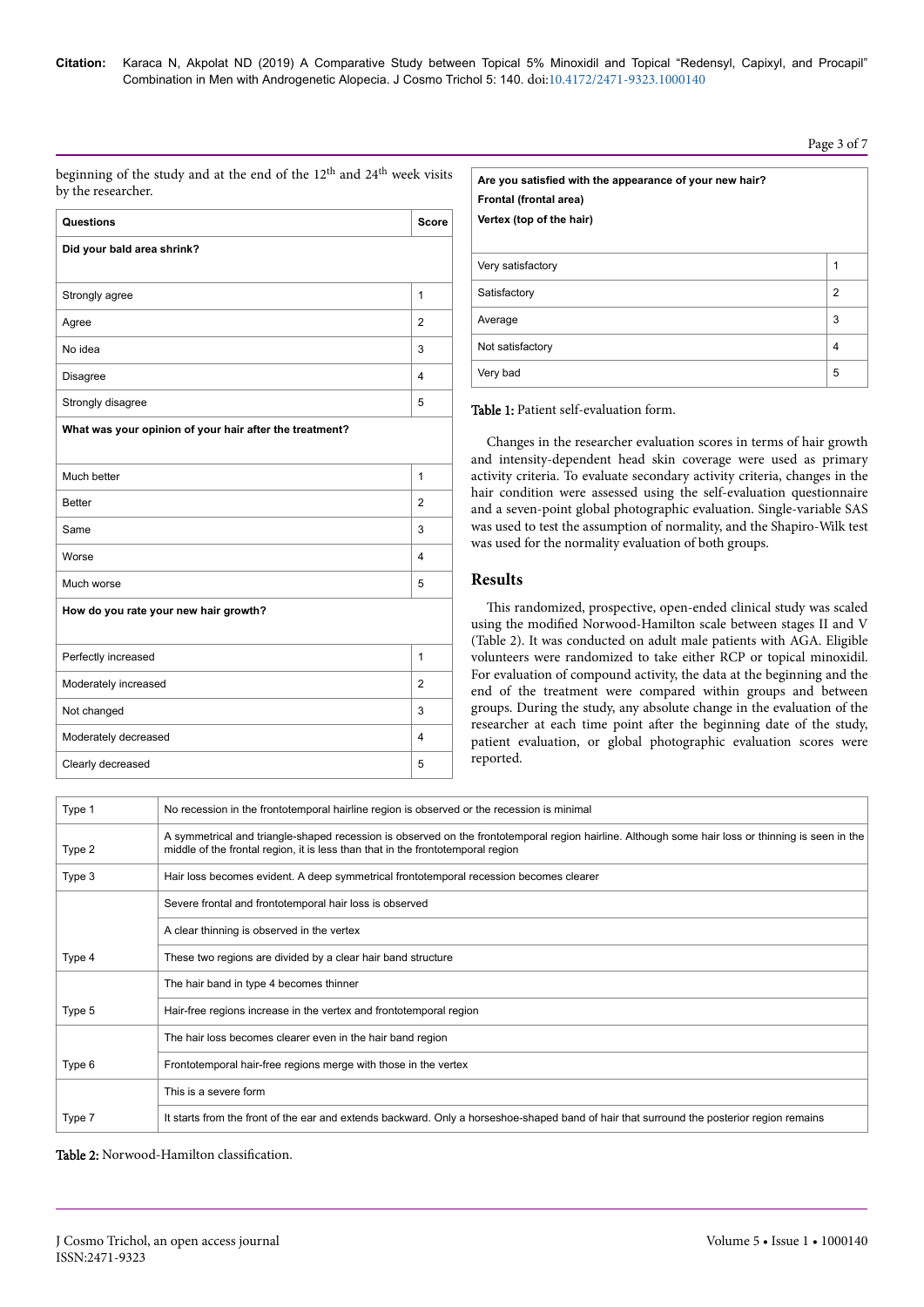Page 4 of 7

Of the 120 individuals enrolled in the study, 106 completed the study (54 patients in the RCP group and 52 patients in the minoxidil group). The researcher evaluation showed significantly better recovery in the group treated with RCP than in the group that received minoxidil treatment (minoxidil group 25.5% vs. RCP group 64.7%, p=0.006) (Figure 1).



In the patients with AGA, a seven-point global photographic evaluation scale was used to evaluate the head skin before and after the treatment by the photography of the top and superior frontal area. Global photographic evaluation of the 106 patients who completed the study revealed a significantly greater extent of recovery (slight, moderate, and high increase) in the group treated with RCP than in the group treated with topical minoxidil (88.9% in the RCP group vs. 60% in the minoxidil group) (Figure 2). Topical RCP thus provided better recovery compared with 5% minoxidil, and the difference was shown to be statistically significant (p<0.05) (Figures 3-7).





Figure 3: (A) View of the alopecic areas before treatment (extending from the frontal area to the vertex); (B) Recovery on the alopecic areas after 24 weeks of RCP treatment.



Figure 4: (A) Alopecic areas before treatment (extending from the frontal area to the vertex); (B) Recovery after 24 weeks of RCP treatment.



Figure 5: (A) Before treatment (extending from the frontal area to the vertex); (B) Recovery on the alopecic areas after 24 weeks of RCP treatment.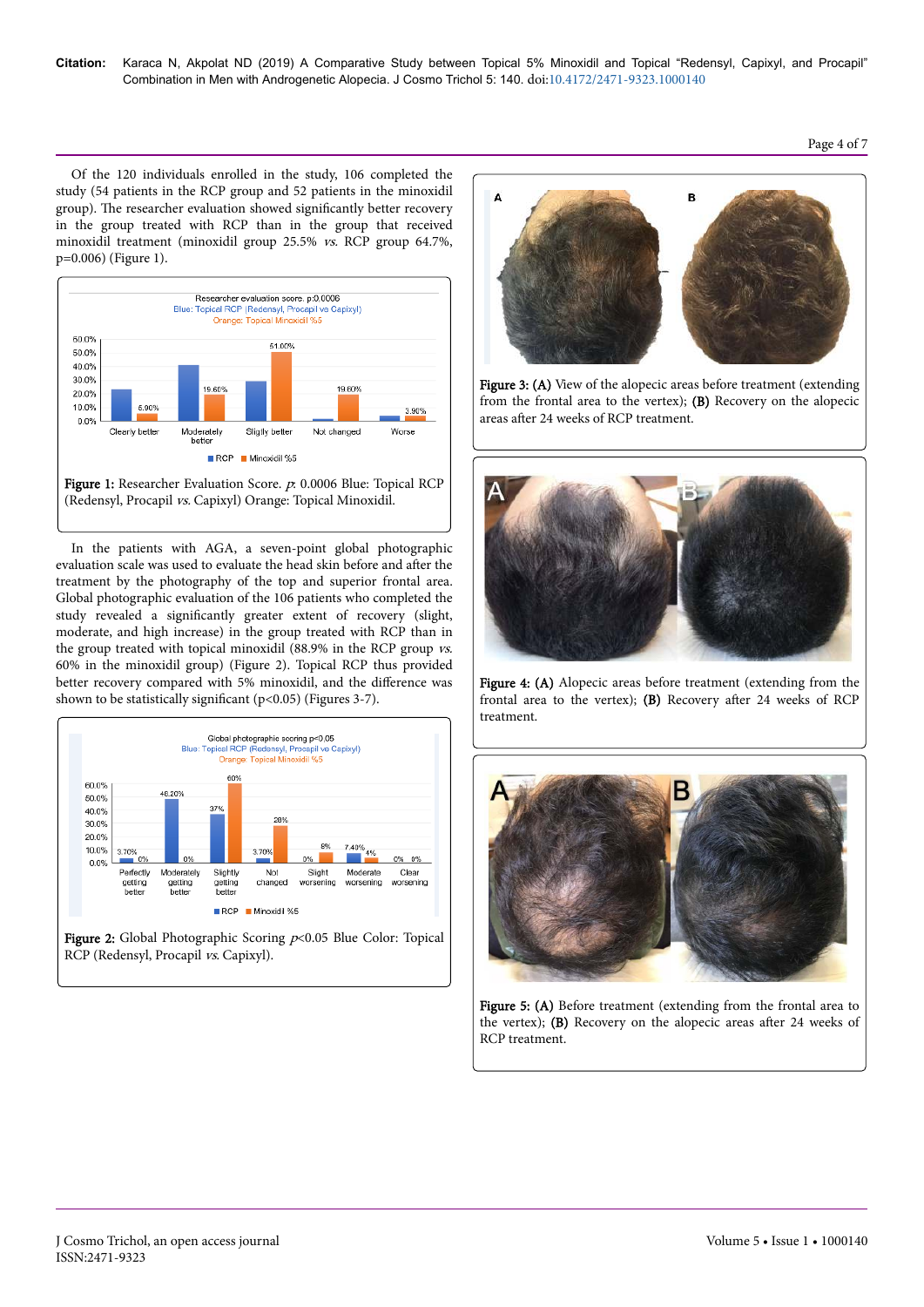# Page 5 of 7



Figure 6: (A) View of the alopecic areas before treatment (extending from the frontal area to the vertex); (B) Recovery on the alopecic areas after 24 weeks of topical minoxidil treatment.

![](_page_4_Figure_4.jpeg)

Figure 7: (A) Alopecic areas before treatment (extending from the frontal area to the vertex); (B) Recovery on the alopecic areas after 24 weeks of minoxidil treatment.

Sixty-eight patients (34 in the minodixil group and 34 in the RCP group) submitted their responses to the self-scoring questionnaire. Evaluation of these forms indicated that 15 patients in the group using 5% minoxidil and 30 in the group using RCP responded to the question "Did your bald area shrink?" by selecting "strongly agree" or "agree," a difference that was found be statistically significant (Table 3).

| Bald area scoring (gradual shrinkage of the bald area) |                          |       |                 |         |       |
|--------------------------------------------------------|--------------------------|-------|-----------------|---------|-------|
| Treatment                                              | <b>Strongly</b><br>agree | Agree | <b>Disagree</b> | No idea | Total |
| <b>RCP</b>                                             | 9                        | 21    | 2               | 4       | 36    |
| Minoxidil                                              | 0                        | 15    | 8               | 11      | 34    |
| Total                                                  | 9                        | 36    | 10              | 15      | 70    |

Table 3: Patient self-evaluation regarding shrinkage of the bald area after treatment with minoxidil or RCP (Redensyl+Capixyl+Procapil)  $(p=0.0008)$ .

Patients treated with RCP showed a better recovery on their hair front line ( $P = 0.023$ ) and general evaluation (0.0004). They also stated that they had better outcomes in terms of hair growth and hair loss. Tables 4 and 5 shows the self-evaluation scores of the patients related to hair growth and hair loss retardation.

| <b>Treatment</b> | Hair growth scoring  |                         |                           |                           |                         |
|------------------|----------------------|-------------------------|---------------------------|---------------------------|-------------------------|
|                  | Clearly<br>increased | Moderately<br>increased | Slightly<br>increase<br>d | <b>Not</b><br>change<br>d | Moderately<br>decreased |
| <b>RCP</b>       | 10                   | 14                      | 8                         | 3                         |                         |
| <b>Minoxidil</b> | 3                    | 10                      | 13                        | 7                         |                         |
| <b>Total</b>     | 13                   | 24                      | 21                        | 10                        | 2                       |

Table 4: Self-evaluation scores of the patient after treatment with minoxidil or RCP (Redensyl+Capixyl+Procapil) ( $p=0.0023$ ).

| <b>Treatment</b> | Hair loss scoring |                  |                               |              |       |
|------------------|-------------------|------------------|-------------------------------|--------------|-------|
|                  | Very<br>effective | <b>Effective</b> | <b>Partially</b><br>effective | No<br>effect | Total |
| <b>RCP</b>       | 6                 | 17               | 10                            | 3            | 36    |
| <b>Minoxidil</b> | 3                 | 16               | 13                            | 2            | 34    |
| Total            | 9                 | 33               | 23                            | 5            | 70    |

Table 5: Evaluation scores related to the hair loss retardation of the patient after treatment with minoxidil or RCP (Redensyl+Capixyl +Procapil) (p=0.0004).

# **Discussion**

Minoxidil is a biological response regulatory drug that prevents hair loss in individuals with AGA and stimulates hair growth. No antiandrogenic effects of this drug have been reported. Although originally developed as an antihypertensive drug, the effect of Minoxidil on hair growth was discovered later. Minoxidil opens potassium channels and decreases intracellular calcium, the latter of which inhibits epidermal growth factor-stimulated growth of the hair root. Minoxidil has been suggested to stimulate hair growth by inhibiting the decrease in calcium levels in cells [4,5,21]. Moreover, minoxidil has been shown to be a mitogenic drug that prolongs the life of hair follicles [22], and in vitro studies have shown that minoxidil stimulates the proliferation of hair follicles [23]. In 1997 and 1998, 2% and 5% minoxidil were respectively approved by the FDA. The dose of minoxidil should be 1 mg twice a day and needs to be used for at least 6 months to evaluate its efficacy [24]. The clinical effectiveness of minoxidil has been demonstrated in several studies. It has been shown to stimulate the conversion of villus-type hair to terminal hair, and thus its efficacy depends on the severity of AGA and the presence of these types of hair [25]. Moreover, minoxidil is not effective when applied topically to the temporal area. Although a previous study has shown that minoxidil could stimulate new hair growth in 90% of the males and also strengthened the hair growth in 60% of the patients [26], it is considered that these results were exaggerated. Another study demonstrated new hair formation in 15% of the males who used minoxidil, with a delay in the hair loss being observed in 50% of the males and continuous hair loss being observed in the remaining 35% of individuals [3]. In a further study that compared the effectiveness of 5% and 2% minoxidil, it was found that the effects of minoxidil were noted earlier in the 5% minoxidil group and that 45% stronger hair growth was observed in this group [27]. Similarly, whereas a 23% improvement was observed in men who used a placebo, a 60% improvement was recorded in the group treated with 5% topical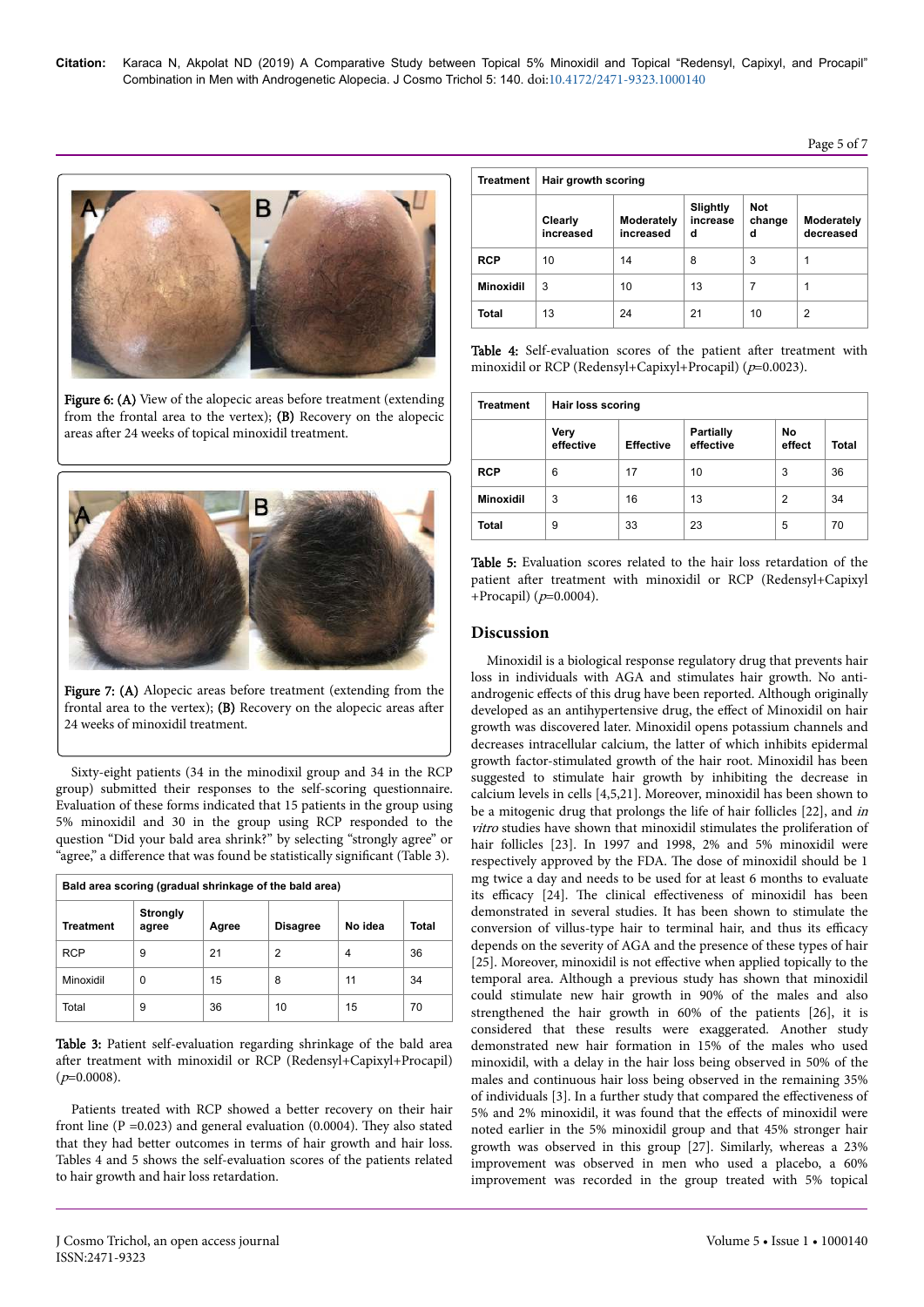minoxidil for 48 hrs. Furthermore, 5% minoxidil treatment was found to result in better hair growth compared with 2% minoxidil treatment [5]. However, it has been found that discontinuation of minoxidil treatment results in a loss of the newly grown hair and reversion to the pre-treatment condition [28]. Minoxidil can however, be combined with tretinoin, and it has been reported that this formulation promotes more rapid hair growth [29].

As an alternative to minoxidil, finasteride has been approved for the treatment of AGA. Finasteride inhibits the activity of the 5-AR enzyme, thereby inhibiting the conversion of testosterone to DHT. This drug does not affect androgen receptors or cause any elevations in testosterone levels, and thus does not have any anti-androgenic effects, and can be safely used in males. Its half-life is approximately 8 hrs, and no dose adjustment is required as a precautionary measure against kidney failure. In 1997, the use of this drug for the treatment of AGA was approved by the FDA [30,31]. Using a recommended application of 1 mg finasteride, a 48% increase in hair intensity was reported as at the end of the first year and a 66% increase at the end of the second year of treatment, compared with a 7% increase in the placebo group [24]. In contrast, no significant difference was observed between finasteride and placebo treatments in postmenopausal women with AGA [32]. Accordingly, the use of finasteride for women is not recommended. This drug is generally well tolerated, and no crossreactions with other drugs have been reported. Although it rarely produces side effects, a decrease in libido (1.8%), erectile dysfunction (1.3%), and reduced ejaculation volume (0.8%) have been reported. Moreover, as it can cause feminization in the fetus, its use by women of reproductive age is contraindicated. Use of finasteride at 1 mg/day has been shown to slow the progression of hair loss and result in an increase in hair growth within 2 years [33]. Hair intensity-independent factors such as increased growth (length) and hair thickness contribute to the beneficial effects of finasteride [33].

In this study, Redensyl<sup>®</sup>, is a mix of four active ingredients: Dihydroquercetin-glucoside (DHQG), Epigallocatechin gallateglucoside (EGCG2), glycine and zinc. Glycine is essential for the hair shaft structure as it enter directly in the composition of Keratin associated protein [11]. Zinc is added to the composition to reinforce hair shaft structure. Zinc is also essential for cystin incorporation into keratin [14].

In vitro studies performed and literature data have shown the multiple properties of Epigallocatechin gallate-glucoside derivatives have anti-inflammatory properties by reduction of IL-8 release by keratinocytes under inflammatory condition, stimulation of proliferation of dermal papilla fibroblasts [34], effects on free radicals [35] and stimulation of human hair follicle growth [34].

Another compound Procapil contains three extremely effective plant-derived substances: oleanolic acid, which inhibits 5α1 and 5α2 reductase enzymes (extracted from olive leaves); apigenin for the vasodilation (a flavonoid that is extracted from citrus peel); and glycine-histidine-lysine peptides, which are required for pro-matrix metalloproteinase activity to be able to meet the metabolic needs of hair follicles [16]. Also, Biotinyl-GHK (vitamin-carrying peptide) is formed from biotin (vitamin H). The deficiency of this vitamin leads to thin hair, alopecia, loose skin, and dermatitis [17].

Capixyl is a biomimetic peptide complex that is mixed with red clover extract. It has been demonstrated to cause an increase in hair width and density [18]. Biochanin A is the major isoflavone in red

clover. Biochanin A is known to be an effective inhibitor of 5αreductase type I & II activity [36].

In the present study, as an alternative to the generally accepted topical minoxidil, which plays an important role in AGA treatment, we evaluated the effectiveness of topical Redensyl, Procapil, and Capixyl (RCP) in an appropriate stoichiometric combination, which we compared with that of 5% minoxidil. The researcher evaluation scores indicated that 64.7% of volunteers in the RCP group and 25.5% in the 5% minoxidil group showed either "significant recovery" or "moderate recovery" ( $p=0.0006$ ). At the end of 24-week treatment period, hair recovery in the RCP group was 2.54 times higher than that in the minoxidil group, a difference that was found to be statistically significant.

The global photographic evaluation revealed significantly greater recovery (slight, moderate, and high increase) in the group treated with RCP than in the group treated with topical minoxidil (88.9% in the RCP group and 60% in the minoxidil group) (Figure 2) and again the difference between the two groups was statistically significant (p<0.05). Hence, the RCP group showed 1.5 times greater improvement than the minoxidil group, which is consistent with the results of researcher evaluation scores.

### **Conclusion**

In conclusion, we can say that there are no previous studies related to Redensyl, Capixyl and Procapil nor RCP combination. Only studies on the sub-contents of the relevant raw materials have been reported. Apart from a slight minoxidil-related irritation, no serious adverse effects were reported in this study. Furthermore, compared with topical application of minoxidil, greater efficacy and patient satisfaction were reported in response to treatment with topical RCP. Given that either topical or systemic treatment of AGA may necessitate prolonged usage to produce noticeable effects, the combinational treatment of "topical RCP" represents a potentially innovative and effective approach for patients who have concerns regarding the side effects of topical minoxidil. In order to further evaluate the effectiveness of RCP treatment, more large-scale, controlled studies need to be conducted to assess the difference between single and combinational usage with minoxidil.

#### **References**

- 1. [Shapiro J, Wiseman M, Lui H \(2000\) Practical management of hair loss.](https://www.ncbi.nlm.nih.gov/pmc/articles/PMC2144852/) [Can Fam Physician 46: 1469-1477.](https://www.ncbi.nlm.nih.gov/pmc/articles/PMC2144852/)
- 2. Hoffmann [R \(2002\) Male androgenetic alopecia. Clin Exp Dermatol 27:](https://onlinelibrary.wiley.com/doi/abs/10.1046/j.1365-2230.2002.01086.x) [373-382.](https://onlinelibrary.wiley.com/doi/abs/10.1046/j.1365-2230.2002.01086.x)
- 3. [Sinclair R \(1998\) Male pattern androgenetic alopecia. British Med J 317:](https://www.ncbi.nlm.nih.gov/pmc/articles/PMC1113949/) [865-869.](https://www.ncbi.nlm.nih.gov/pmc/articles/PMC1113949/)
- 4. [Headington JT \(1987\) Hair follicle biology and topical minoxidil: Possible](https://www.ncbi.nlm.nih.gov/pubmed/3319729) [mechanisms of action. Dermatologica 175: 19-22.](https://www.ncbi.nlm.nih.gov/pubmed/3319729)
- 5. [Bergfeld W, Washenik K, Callender V, Zhang P, Quiza C, et al. \(2016\) A](https://www.ncbi.nlm.nih.gov/pubmed/27391639) [phase III, multicenter, parallel-design clinical trial to compare the](https://www.ncbi.nlm.nih.gov/pubmed/27391639) efficacy [and safety of 5% minoxidil foam versus vehicle in women with female](https://www.ncbi.nlm.nih.gov/pubmed/27391639) [pattern hair loss. J Drugs Dermatol 15: 874-881.](https://www.ncbi.nlm.nih.gov/pubmed/27391639)
- 6. [Rossi A, Cantisani C, Melis L, Iorio A, Scali E, et al. \(2012\) Minoxidil use](https://www.ncbi.nlm.nih.gov/pubmed/22409453) in dermatology, side effects [and recent patents. Recent Pat](https://www.ncbi.nlm.nih.gov/pubmed/22409453) Inflamm [Allergy Drug Discov 6: 130-136.](https://www.ncbi.nlm.nih.gov/pubmed/22409453)
- 7. [Arca E, Acikgoz G, Tastan HB, Köse O, Kurumlu Z \(2004\) An open,](https://www.ncbi.nlm.nih.gov/pubmed/15316165) [randomized, comparative study of oral](https://www.ncbi.nlm.nih.gov/pubmed/15316165) finasteride and 5% topical [minoxidil in male androgenetic alopecia. Dermatology 209: 117-125.](https://www.ncbi.nlm.nih.gov/pubmed/15316165)